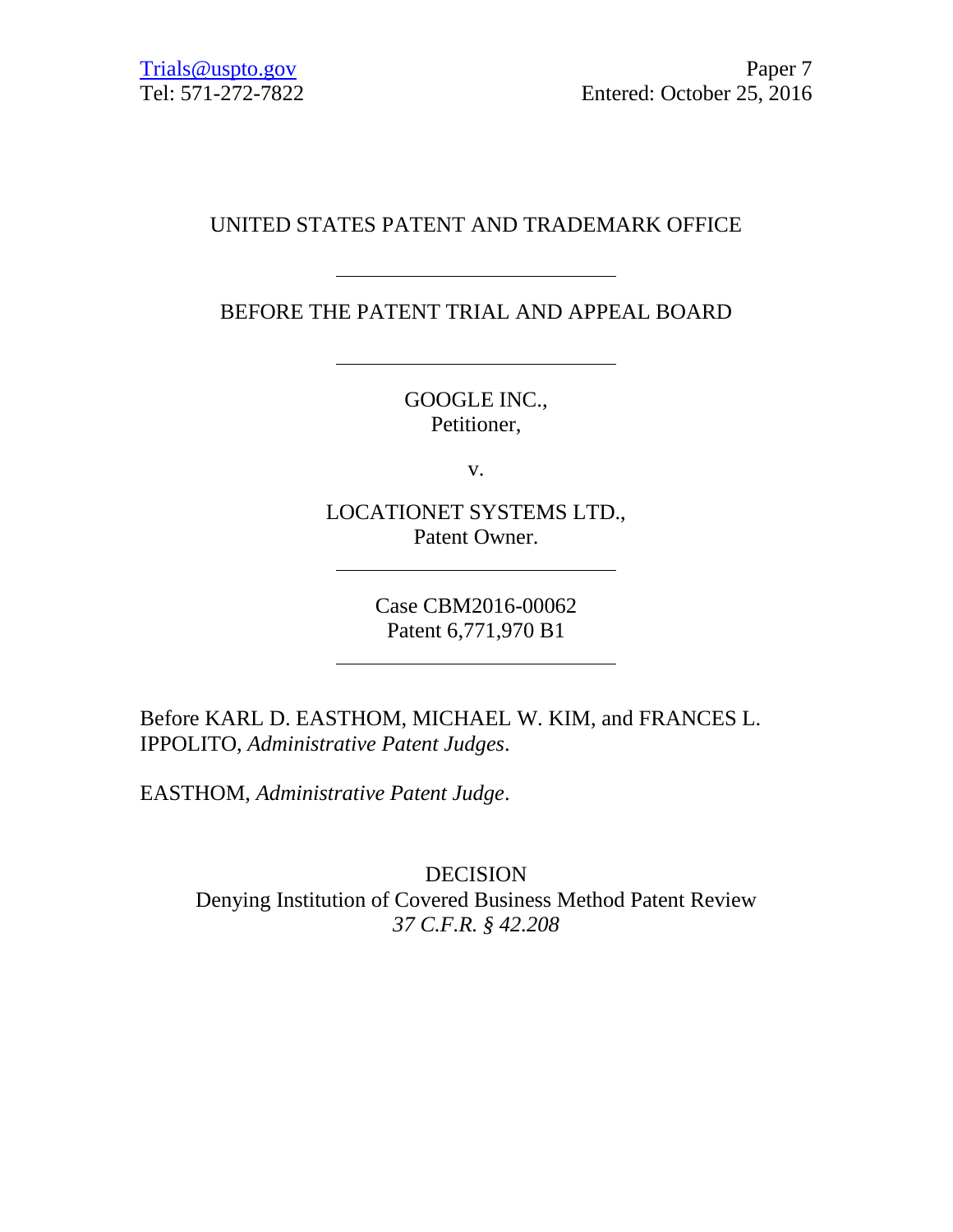# I. INTRODUCTION

Petitioner, Google Inc., filed a Petition (Paper 1, "Pet.") requesting a covered business method (CBM) patent review of claims 14−17 and 19 of U.S. Patent No. 6771,970 B1 (Ex. 1001, "the '970 patent"). In response, Patent Owner, LocatioNet Systems Ltd., filed a Preliminary Response. Paper 6 ("Prelim. Resp.").

We have jurisdiction under 35 U.S.C. § 6(b). Under 35 U.S.C. § 324, a covered business method patent review may not be instituted "unless . . . it is more likely than not that at least 1 of the claims challenged in the petition is unpatentable." Because we determine that the '970 patent is not a covered business method patent, we deny the Petition.

#### *A. Related Matters*

Petitioner and Patent Owner identify several related district court cases filed in the U.S. District Court for the District of Delaware. Pet. 29; Paper 5, 1. Additionally, Petitioner identifies IPR2014-00199 (instituting review, and finding unpatentable, claim 18 of the '970 patent), IPR2014- 00920 (instituting review of claims 1–17 and 19, and thereafter terminating due to a settlement), and Reexamination Control No. 90/013,370 (confirming patentability of claims 1–17 and 19, and adding new claims 20– 42). *See id*. at 4–5, 33 (citing Ex. 1004, 8; Ex. 1005, 10; Ex. 1006, 17).

# *B. Petitioner's Standing*

Petitioner states that it has been sued for infringement. Pet. 29. Petitioner also states that it is not estopped from challenging the claims on the grounds identified in the Petition. *Id.*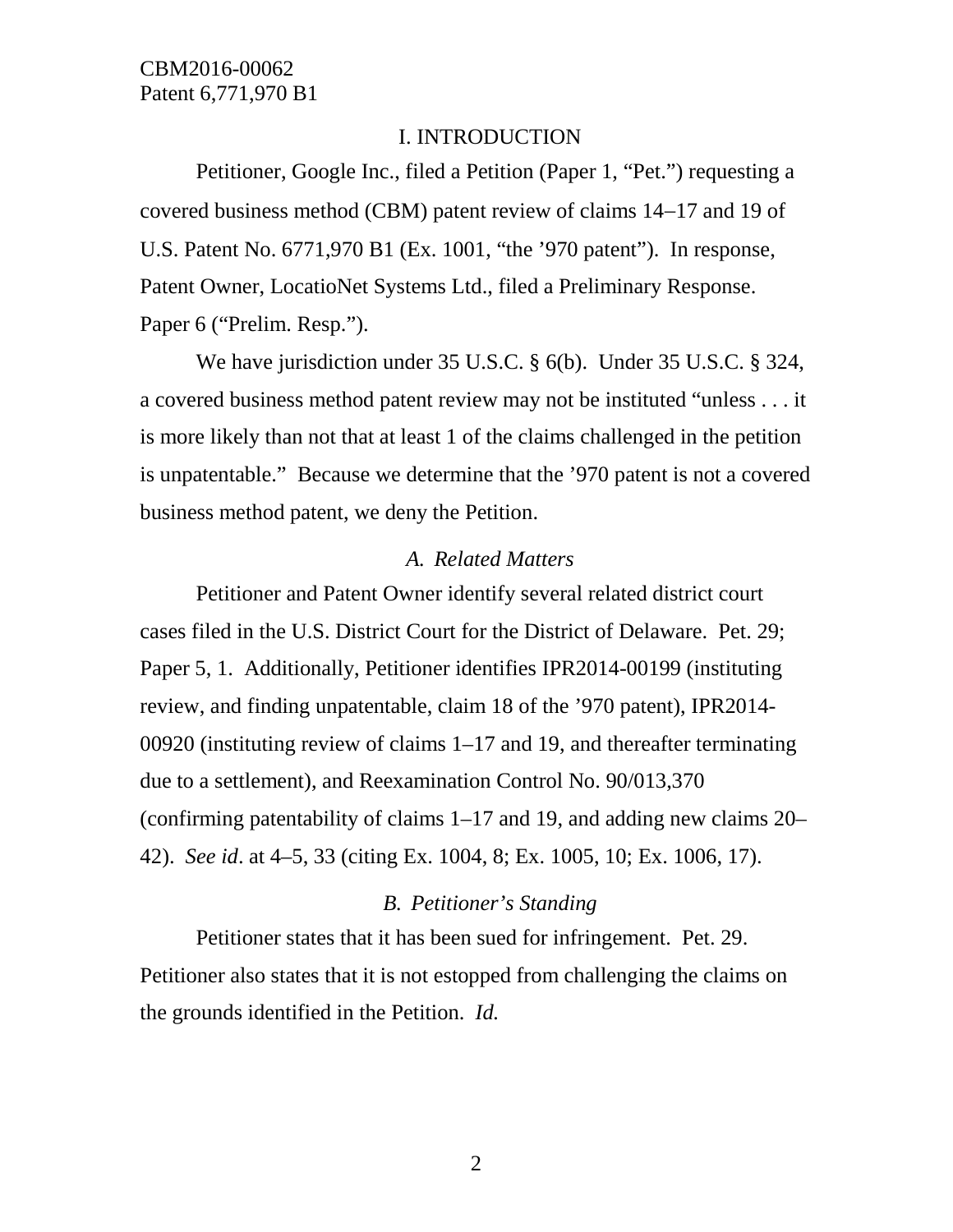# *C. The '970 Patent (Ex. 1001)*

The '970 patent describes a location determination system for providing information that locates mobile platforms, including with map and other types of information associated with the location. *See* Ex. 1001, Abs.; 2:2–45, 3:4–24. Figure 1 of the '970 patent follows:



Figure 1 illustrates mobile platforms, including mobile telephone 21, car 22, laptop 23, and briefcase 24, and location tracking systems 11, 12, 13, 14 that communicate with communication subsystem 3 of location determination system 1. *Id*. at 3:31–32; 3:44–4:11.

Location determination system 1 links to database 2 and map server 4. A subscriber to location determination system 1, equipped with computer 60, accesses website 50 and selects mobile platform 21–24 for which to request a location. *Id*. at 4:29– 39. Location determination system 1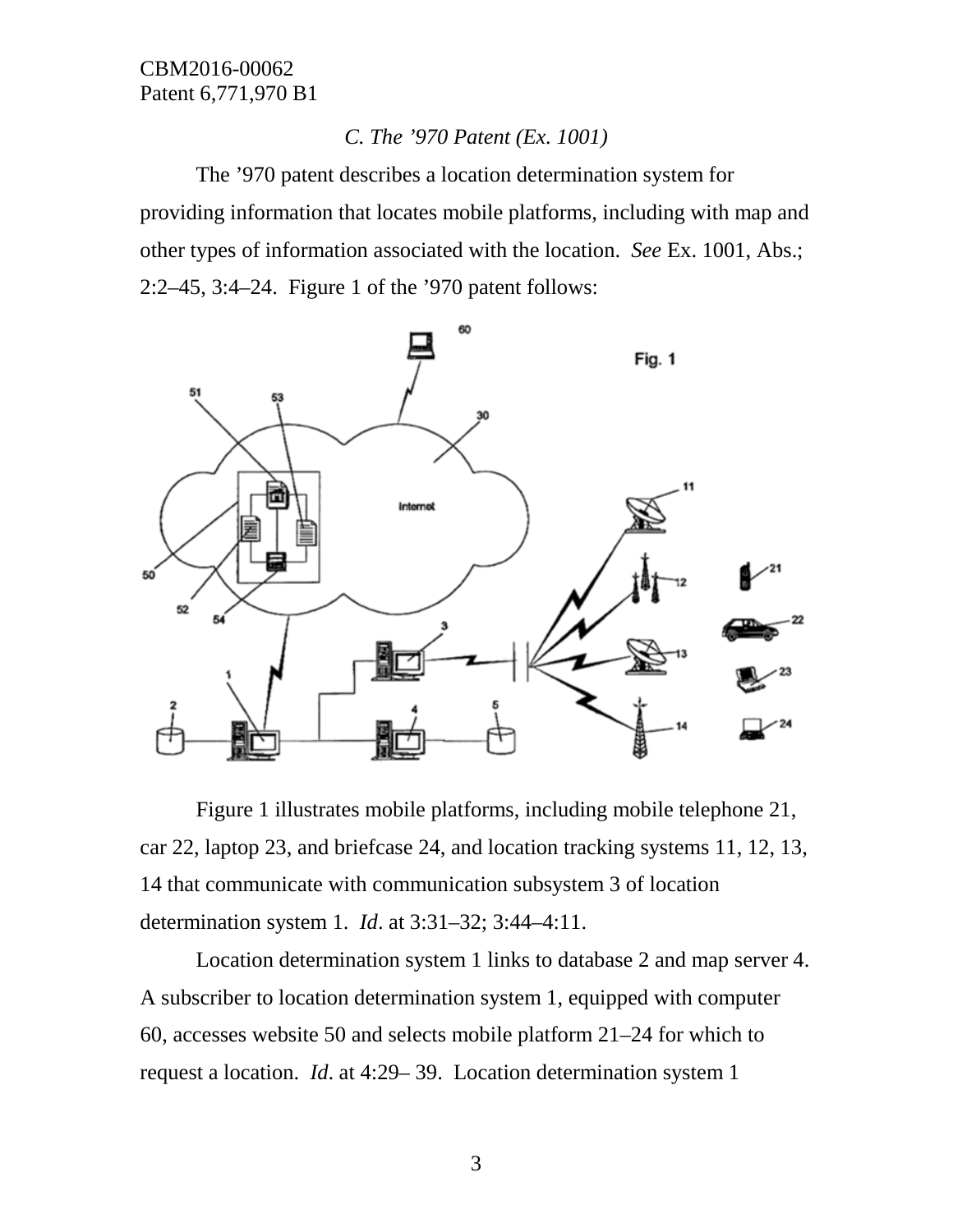processes the request and accesses database 2 to determine the appropriate location tracking system (11–14) with which to locate the subscriberselected mobile platform. *Id*. at 4:39–42; *see id*. at 4:12–15. Location determination system 1 passes the request and details of the appropriate location tracking system (11–14) to communication subsystem 3. *Id*. at 4:42–45. The respective location tracking system 11–14 receives the request from communication subsystem 3, determines the location of the requested mobile platform, and transmits the location information back to communication subsystem 3. *Id*. at 4:46–52; 5:51–6:11.

Communication subsystem 3 associates the location information with the request and passes it to location determination system 1, which passes the location of the requested mobile platform 21–24 to map server 4. *Id*. at 4:52–56. Map server 4, using a map engine, obtains a map of the area surrounding the located mobile platform, marks the position of the mobile platform on the map, and passes that information to location determination system 1. *Id*. at 4:56– 59. Subscriber computer 60, running a web browser, then receives the location and map information. *Id*. 4:60–61; *see id*. at 5:19– 24.

In addition to providing platform location and map data, "data related to the determined location could also be incorporated in the output. A location data server (120) may be linked to a number of location databases, examples of which include traffic information data bases (121), Yellow Pages databases (122) and databases of video of the location (123)." *Id.* at 5:5–10. Application servers 130 also may provide optional information, including "navigation information (131), managing movement of resources (132), such as for route planning between multiple destinations, billing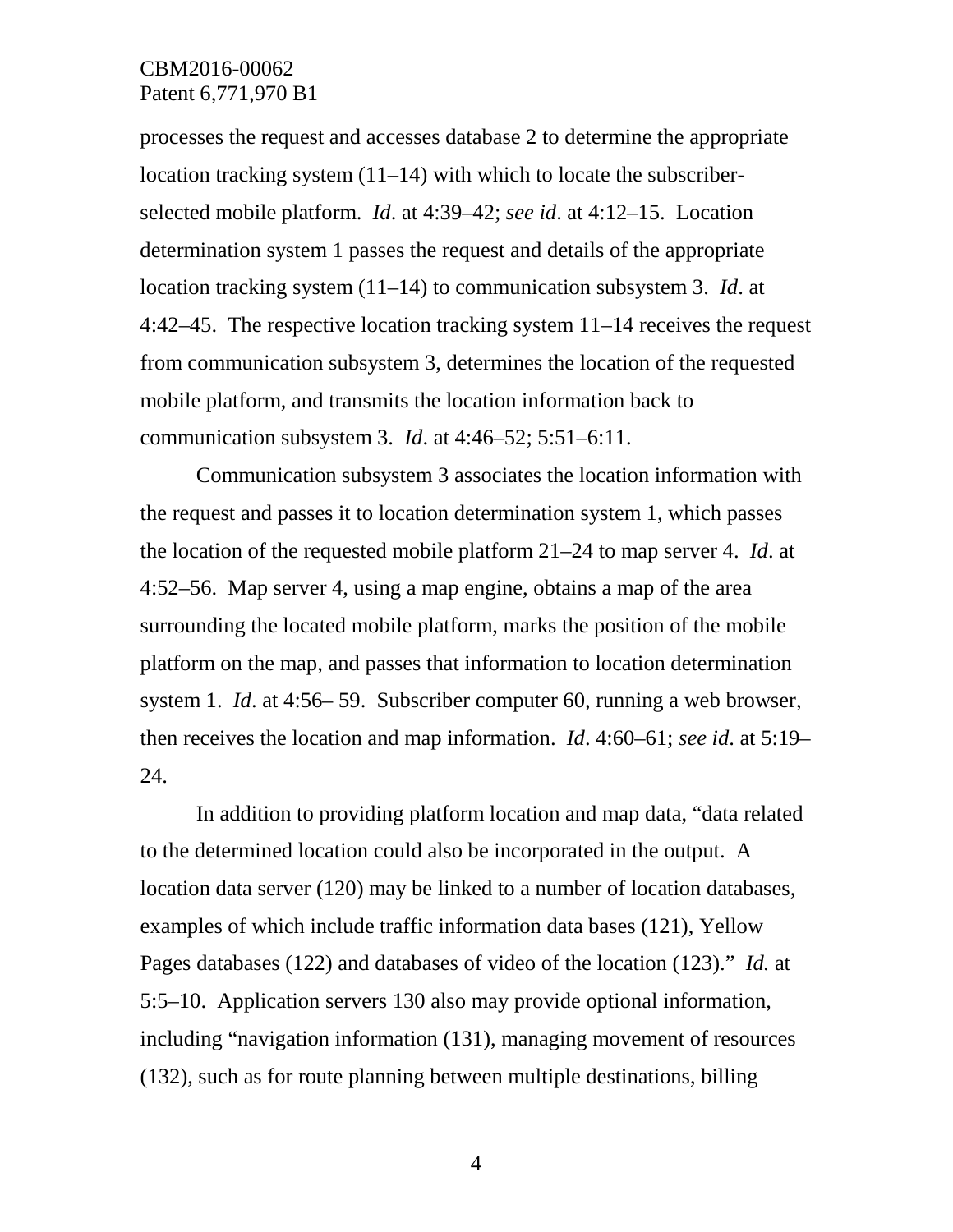and/or advertising (133) and emergency service management (134)." *Id*. at 5:37–42, *see* Fig. 6 (showing servers 120 and 130).

## *D. Illustrative Claim*

Independent claims 14, 16, and 19 are similar, and challenged claims

15 and 17 respectively depend from claims 14 and 16.

Independent claim 14 follows:

14. A method of determining the location of mobile platforms, said mobile platforms between them being locatable by a plurality of remote tracking systems, each which is adapted to determine the location of a respective mobile platform according to a property that is predetermined for each mobile platform, the method comprising:

(a) accepting inputs from a subscriber identifying one or more mobile platforms to be located;

(b) determining for each mobile platform one of the remote tracking systems that is capable of locating said mobile platform;

(c) communicating the identity of the one or more mobile platforms to be located to the determined remote tracking system(s);

(d) receiving the location of each mobile platform from the respective remote tracking system; and

(e) transmitting the location of each mobile platform to said subscriber.

# II. CBM REVIEW

A CBM patent is "a patent that claims a method or corresponding apparatus for performing data processing or other operations used in the practice, administration, or management of a financial product or service, except that the term does not include patents for technological inventions."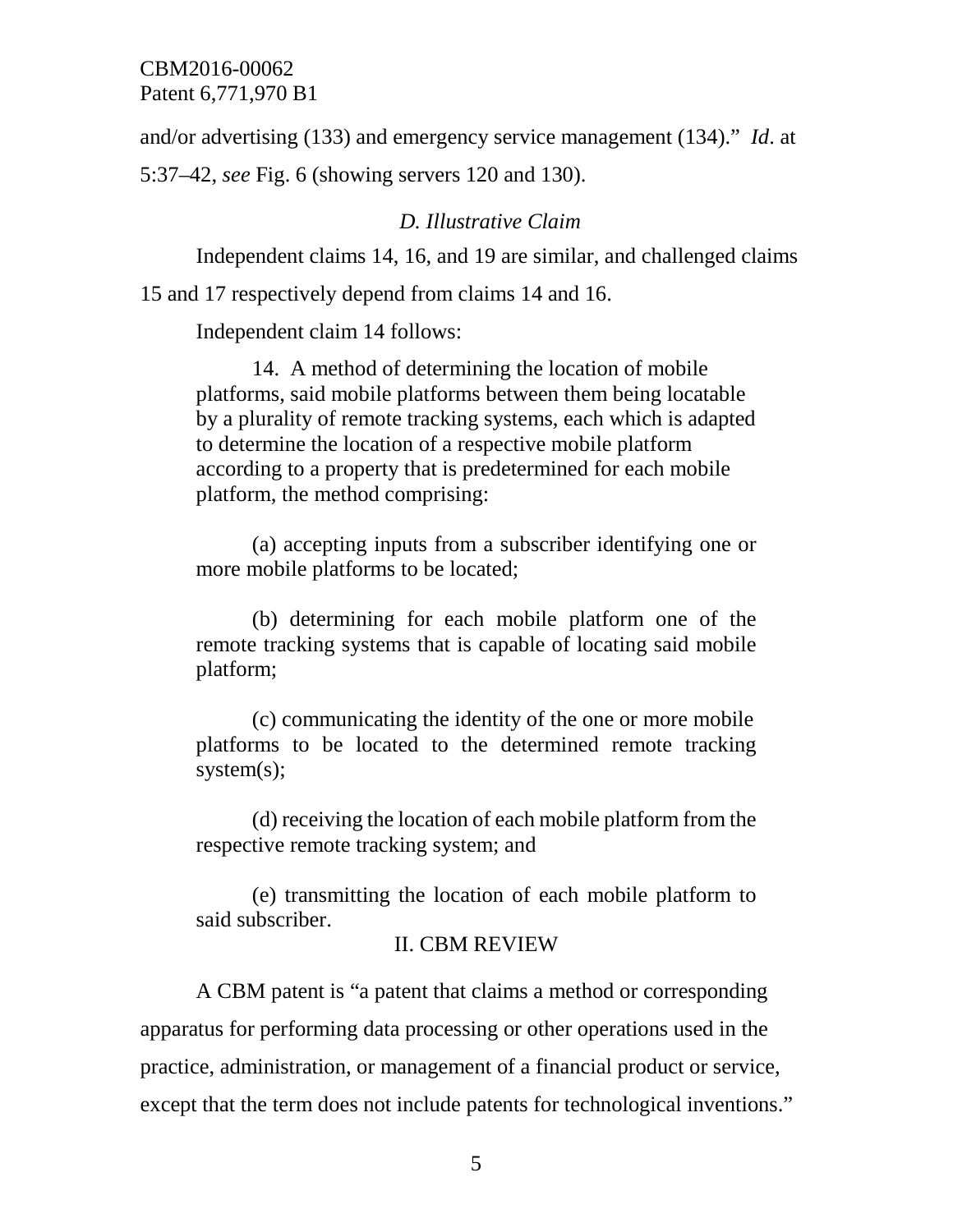Leahy-Smith America Invents Act § 18(d)(1), Pub. L. No. 112-29, 125 Stat. 284 (2011) ("AIA"). A CBM patent, therefore, contemplates two distinct aspects: (1) the financial product or service inquiry; and (2) the technological invention exception. Patent Owner disputes both aspects asserted by Petitioner. Prelim. Resp. 14−59. Petitioner bears the burden of demonstrating that the '970 patent is a CBM patent. *See* 37 C.F.R. § 42.304(a). For the reasons below, Petitioner has not met its burden of establishing the dispositive financial product or service aspect necessary to its demonstration.

#### *A. Disclaimed Claim 4*

Petitioner challenges claim 4. Patent Owner, however, disclaimed claim 4 subsequent to the filing of the Petition. *See* Prelim. Resp. 12 (citing Ex. 2001). Claim 4 ultimately depends from claim 1 (which recites elements that are similar to elements that claim 14 recites). Claim 4 recites the following: "A system according to claim 3, wherein said location information system obtains location information from selected ones of traffic information systems, electronic Yellow Page databases, video databases, Lcommerce systems and free advertising systems." Ex. 1001, 7:25–29.

Petitioner contends that claim 4 confers CBM status on the '970 patent as follows: "Claim 4 explicitly claims advertising systems because advertising information is received as the location information from electronic Yellow Page databases, L-commerce systems, and free advertising systems." Pet. 12. Petitioner explains that advertising is "incidental or complementary to a financial activity." *Id*. (citations omitted). Petitioner also contends that "the '970 Patent discloses that financial and advertising information is incorporated with the claimed transmission of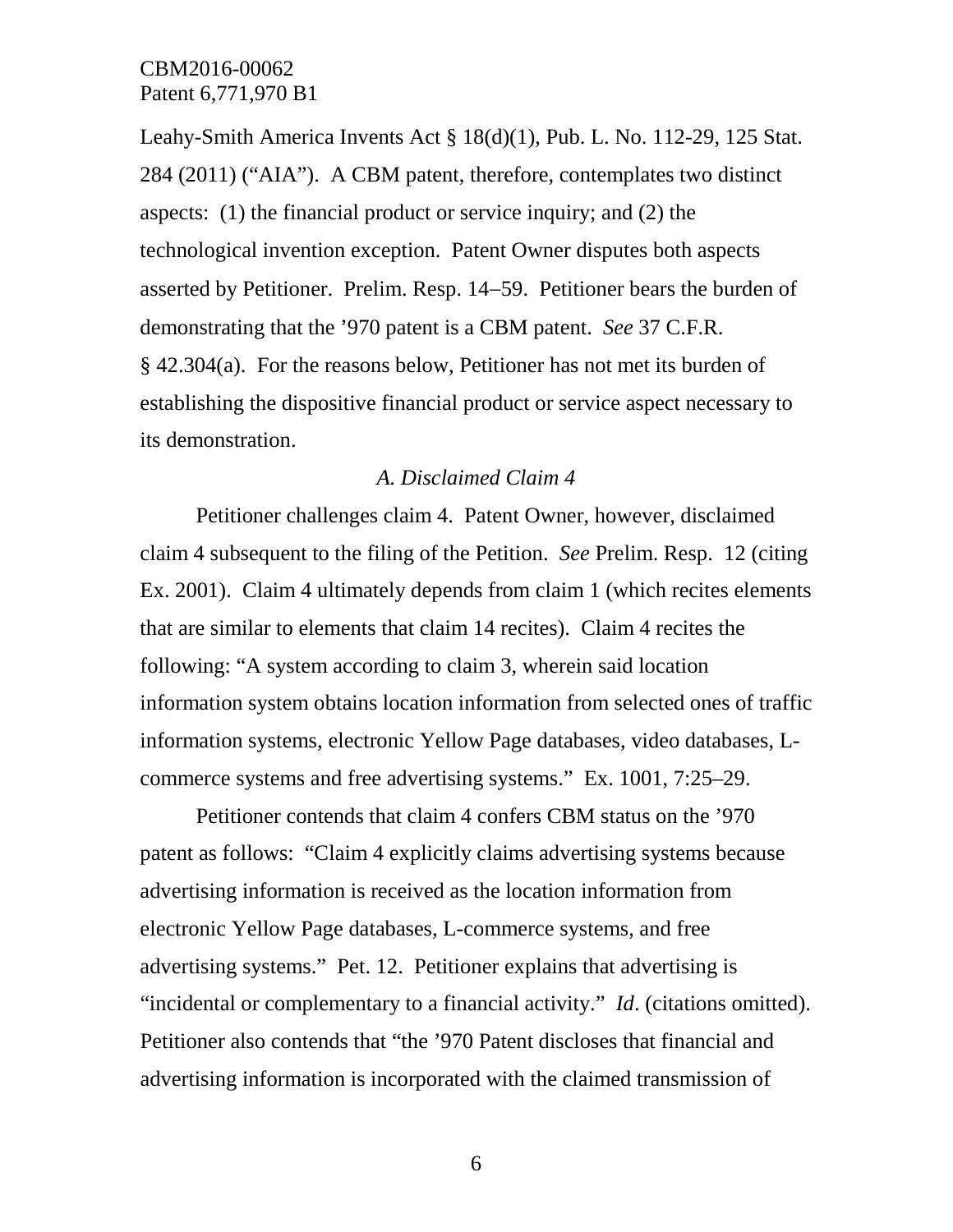location information, confirming that claim 4 of the '970 Patent is incidental or complementary to the financial activity of product or service sales." Pet. 15 (citing Ex. 1001, 5:3–42).

Patent Owner disagrees and contends that "as a consequence of the disclaimer, the Board cannot base its determination on whether or not to institute a trial on claim 4." Prelim. Resp. 12–13 (citing C.F.R. § 42.207(e) ("[n]o post-grant review will be instituted based on disclaimed claims") and *Great West Casualty Company v. Intellectual Ventures II*, CBM2015-00171, slip op. at 7 (PTAB Feb. 9, 2016) (disclaimed claims 1–10 not subject to consideration of CBM eligibility).

We agree with Patent Owner. Although previous non-precedential decisions of the Board do not bind this panel, several Board panels confronted with the issue of CBM eligibility on the basis of disclaimed claims reached the same conclusion. *See, e.g.*, *CoreLogic, Inc. v. Boundary Solutions, Inc.*, Case CBM2016-00016, slip op. at 6–7 (PTAB May 24, 2016) (Paper 9) ("[T]he disclaimed claims should not be consulted when determining whether the patent is a covered business method patent."); *AT&T Mobility LLC v. Intellectual Ventures II LLC*, Case CBM2015-00185, slip op. at 10 (PTAB May 4, 2016) (Paper 10) ("[W]e will not consider the now-statutorily disclaimed claims in our determination."); *Great West Casualty Co. v. Intellectual Ventures II LLC*, Case CBM2015-00171, slip op. at 7 (PTAB Feb. 9, 2016) (Paper 10) ("[F]or the purposes of whether or not to institute a covered business method patent review, we treat [the disclaimed claims] as never having existed."); *Google Inc. v. SimpleAir, Inc.*, Case CBM2015-00019, slip op. at 14–15 (PTAB May 19, 2014) (Paper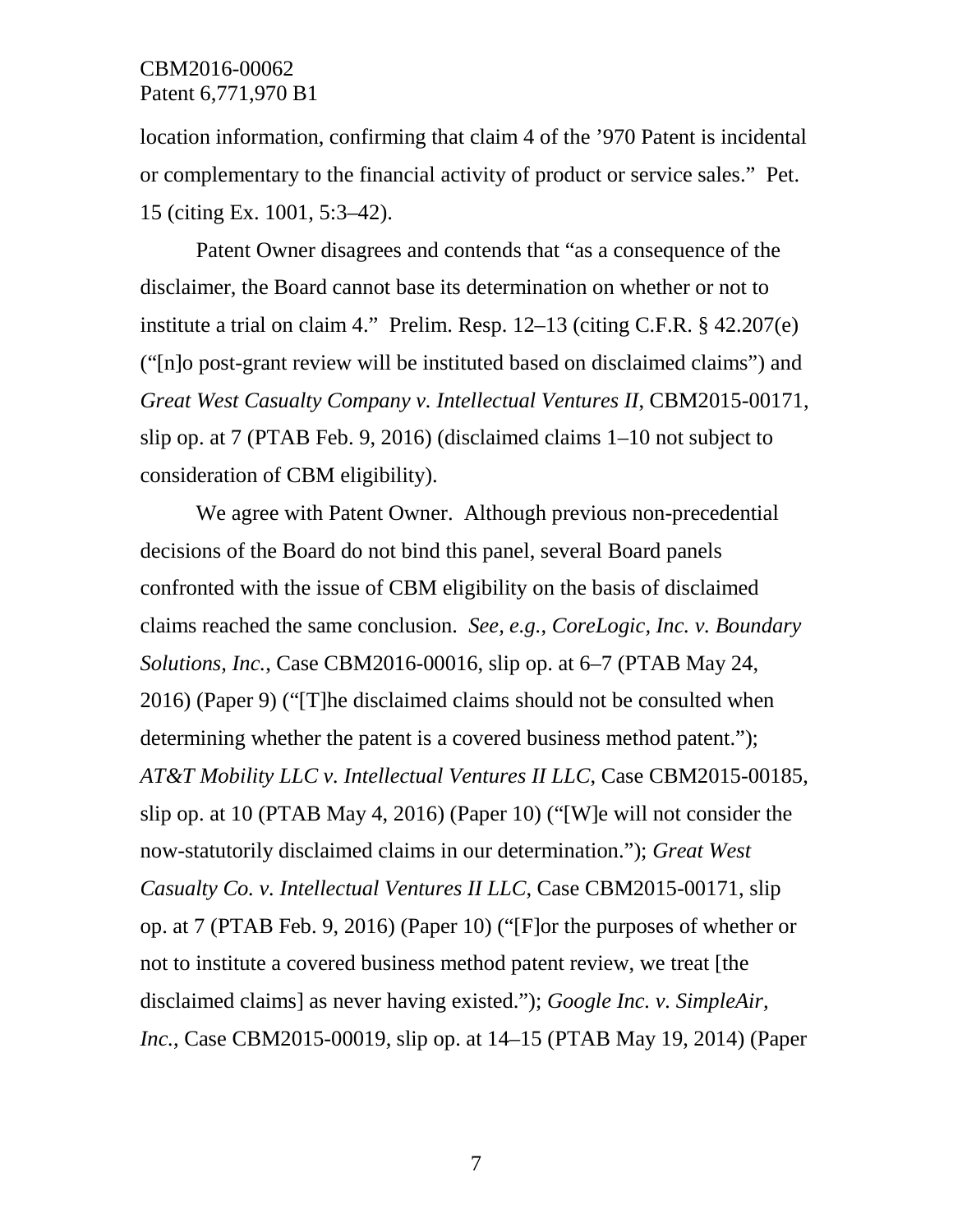11) ("[W]e treat the [challenged] patent as though [the disclaimed claims] never existed.").

On the other hand, other non-binding decisions have held that a disclaimed dependent claim that includes finance-related subject matter may be considered for purposes of CBM eligibility. *See, e.g.*, *J.P. Morgan Chase & Co. v. Intellectual Ventures II LLC*, Case CBM2014-00157, slip op. at 2– 3 (PTAB Feb. 18, 2015) (Paper 11) ("[S]tanding for covered business method patent review remains at least because disclaimer of claim 12 does not change the scope of independent claim 1, from which it depends.").

In conferring CBM status based on a disclaimed clam, *J.P. Morgan Chase* reasons that the surviving independent claim necessarily is broad enough to encompass the finance-related subject matter of a disclaimed dependent claim. *See id*. That rationale does not apply here, because disclaimed claim 4 does not depend from any of challenged claims 14–17 and 19, and Petitioner has not articulated adequately any relevant relationship between disclaimed claim 4 and the other challenged claims.

Based on the foregoing discussion, we do not consider disclaimed claim 4 in determining whether the '970 patent is a CBM patent.

#### *B. Claims 14–17 and 19*

Petitioner contends that claims 14–17 and 19 also are

directed to activities that are financial in nature, or at least incidental or complementary to the financial activity of product or service sales for two reasons: (1) because they are directed to advertising systems and methods since they are configured to transmit location information obtained from free advertising databases and financial systems, *e.g.*, L-commerce systems and Yellow page databases, to subscribers, and (2) because the claims explicitly require transmitting location and/or a map to "*subscribers*" whereby a subscriber includes an advertiser under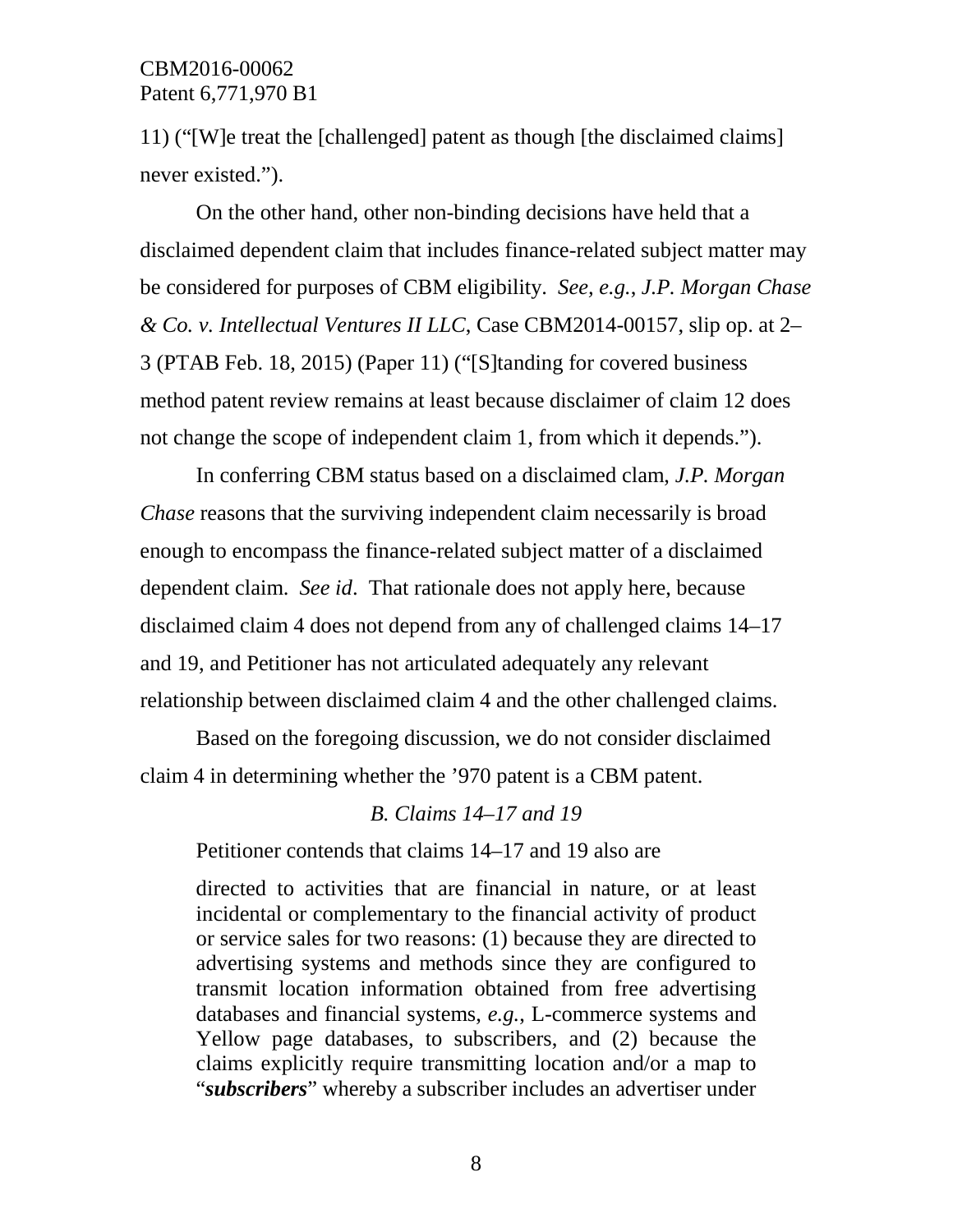plaintiff Callwave Communications, LLC's ("Callwave") construction of the term.

Pet. 16–17 (Ex. 1001, 5:3–42; Ex. 1026 ¶ 81).

Petitioner points to extrinsic evidence that tends to show yellow pages databases and L-commerce systems provide advertising. *See* Pet. 13 (citing Ex. 1008; Ex. 1022; Ex 1026 ¶ 77). Patent Owner also cites to a disclosure in the '970 patent that describes supplying advertising data (in addition to other data) in some embodiments:

In addition to supplying map-based location data to requesting Web browsers, *the location determination system (1) may also be configured to communicate with external application servers* (130) via the Internet, PSTN or other communication medium. The application server may run a proprietary or commercial software system *for, for example, supplying*  navigation information (131), managing movement of resources (132), such as for route planning between multiple destinations, *billing and/or advertising (133)* and emergency service management (134).

Pet. 13–14 (quoting Ex. 1001, 5:33–42) (emphasis by Petitioner).

Patent Owner responds that claims 14–17 and 19 are not directed towards "advertising systems and methods." Prelim. Resp. 17. Patent Owner summarizes as follows:

1) Claims 14–17 and 19 do not mention, let alone *claim*, L-commerce systems, free advertising systems or Yellow Pages databases; and

2) Nothing in the claims recites or even suggests that obtaining and/or transmitting advertising materials is an element of the claimed system or methods.

Prelim. Resp. 17.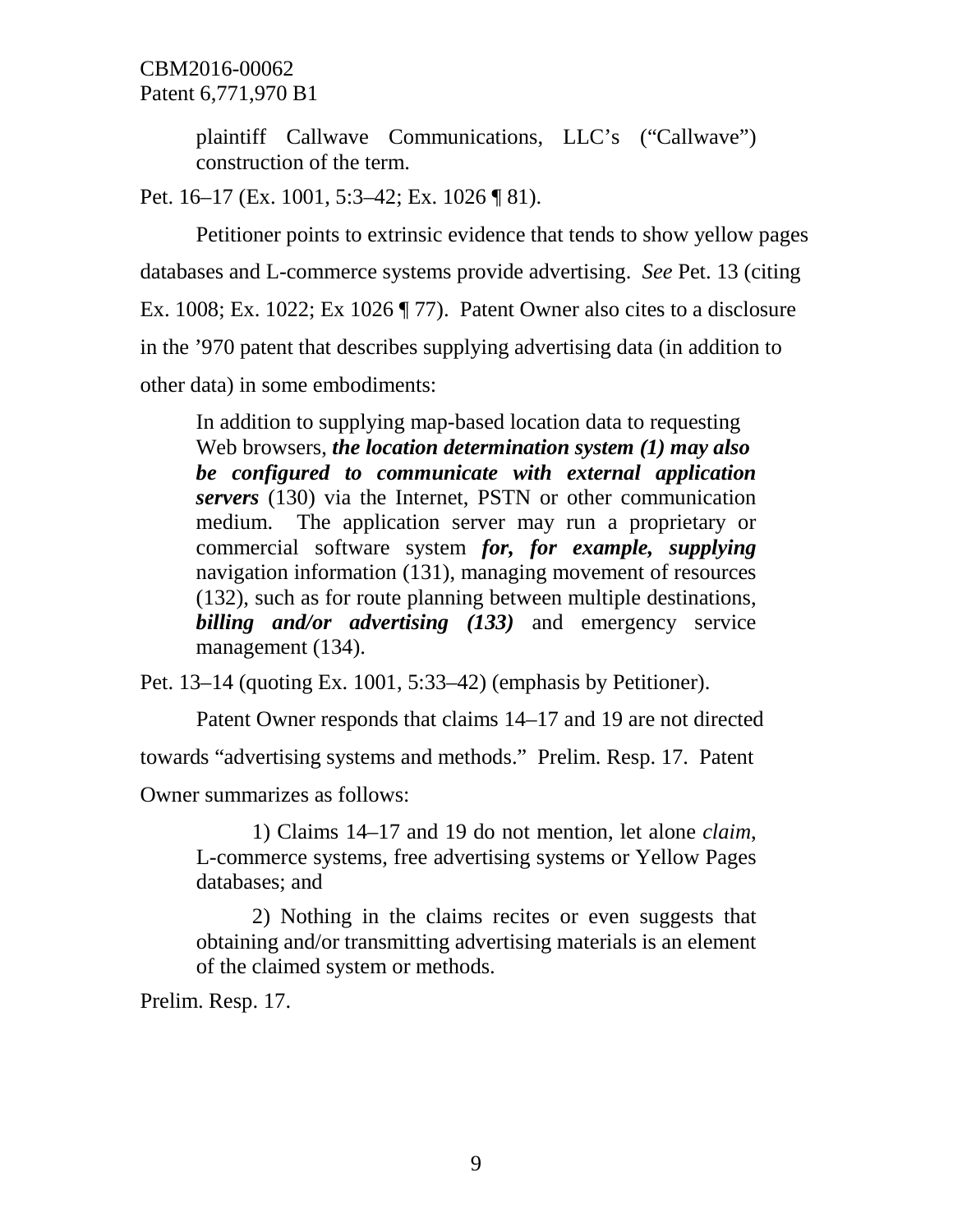Patent Owner explains that

the claims are expressly directed to a method of *determining the location of a mobile platform* (claim[s] 14–15), a computer program product for *determining a location of a mobile platform systems* (claims 16–17), and a program storage device with instructions executable to perform a method of *determining the location of mobile platforms* (claim 19). Nothing in these claims expressly recites any financial product or service, let alone claim any activity incidental to a financial product or service.

Prelim. Resp. 16.

With respect to the '970 patent disclosure, Patent Owner explains that

[e]ven if the mere mention of the words "*free* advertising systems", "Lcommerce systems" and "Yellow Pages databases" in the specification *as a source for location information*  somehow matters (which it does not because it does not implicate a financial product or service) such language is simply not recited in claims 14–17 and 19.

*Id*. at 17–18.

Patent Owner's arguments are persuasive. Claims 14–17 and 19 do not recite any elements that require any financial information, including advertising. Even though, as Petitioner alleges and as discussed in the Introduction (*supra* Section I.C), the Specification describes providing some optional information that may be described as financial (billing and/or advertising), the Specification describes using these, at most, as possible sources of information in some embodiments that may be supplied in addition to myriad types of other information. By way of example, the cited passages also show that the disclosed invention may include supplying nonadvertising information such as route planning and navigation information, as optional additional data that may be supplied with the subject of claims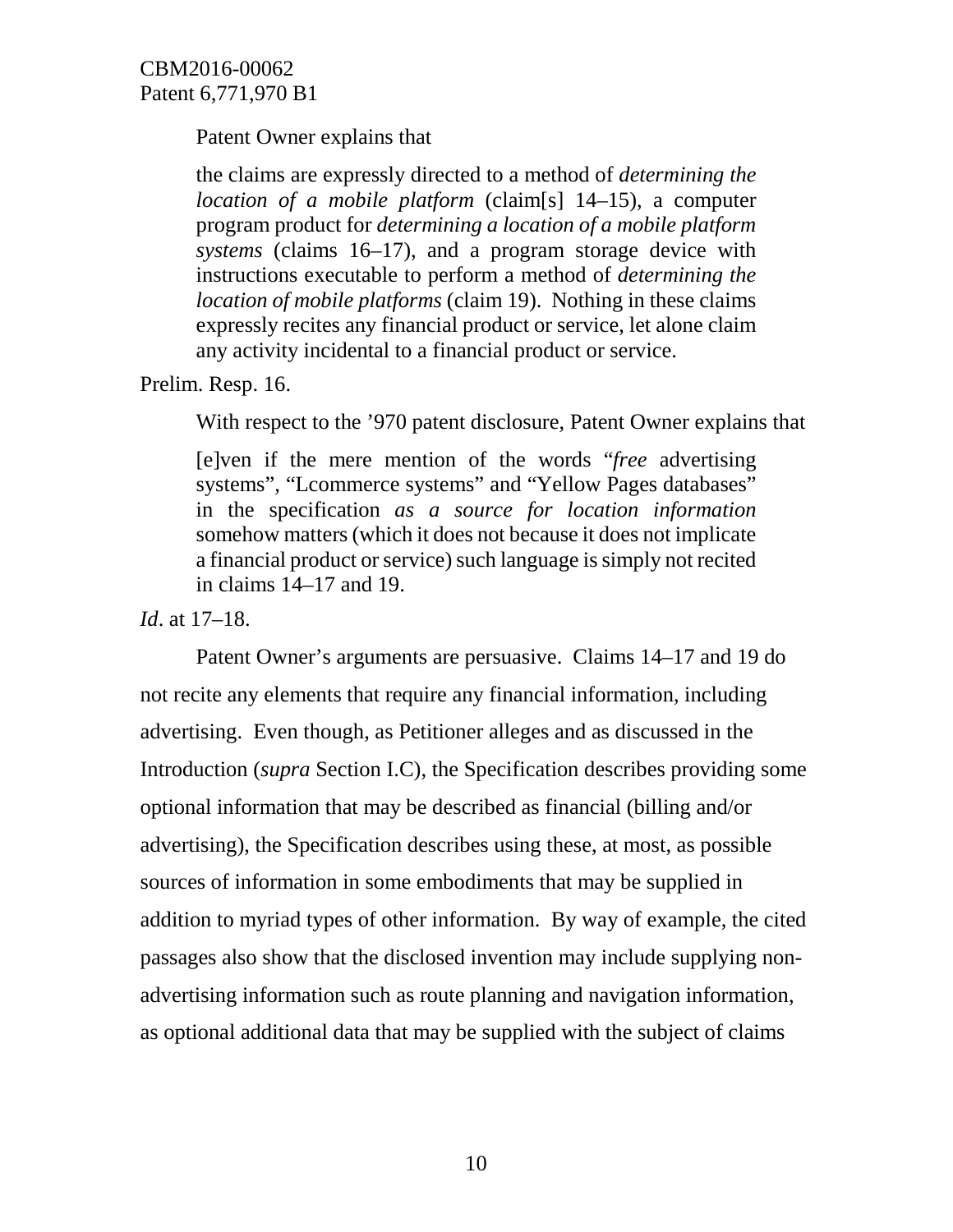14–17 and 19––location and map data for a moving platform. *See* Ex. 1001, Abstract, 3:1–41, 4:4–22, 5:33–42.

It is not enough that a claim of general applicability, such as claims 14–17 and 19, may read on prior art systems that happen to include financerelated elements. Rather, finding CBM eligibility requires a "focus[ ] on the claim language at issue" to determine whether there is anything "explicitly or inherently financial in the construed claim language." *Blue Calypso, LLC v. Groupon, Inc.*, 815 F.3d 1331, 1340 (Fed. Cir. 2016).

Similar logic applies to Petitioner's argument that a plaintiff in the related District Court litigation alleged infringement scenarios wherein claim 14 reads on an advertiser acting as the claimed "subscriber" who may send an advertisement containing location information. *See* Pet. 18–20 (citing Ex. 1025, 13; Ex. 1026 ¶¶ 84–85). Petitioner does not provide a citation to the '970 patent Specification that specifically describes an advertiser as a subscriber who seeks a location of a mobile platform. Petitioner also fails to explain how challenged claim 14 requires or implies that a subscriber must be an advertiser who supplies advertisements. *See id*. Reading the challenged claims onto advertisers within the broad category of subscribers, who in turn optionally may provide financial activity and location data in the form of advertisements, is not sufficient to convert the generic claims into a finance-related claim eligible for CBM review. As indicated above, the disclosed system may provide optional advertisement information as one of a myriad of options to a typical subscriber (a non-advertiser) who primarily seeks to locate a vehicle platform by determining a tracking system capable of locating that platform (with possible map information). *See* Ex. 1001, Abstract, 2:42–45, 4:31–33, 4:55–61, 5:37–42; *supra* Section I.C.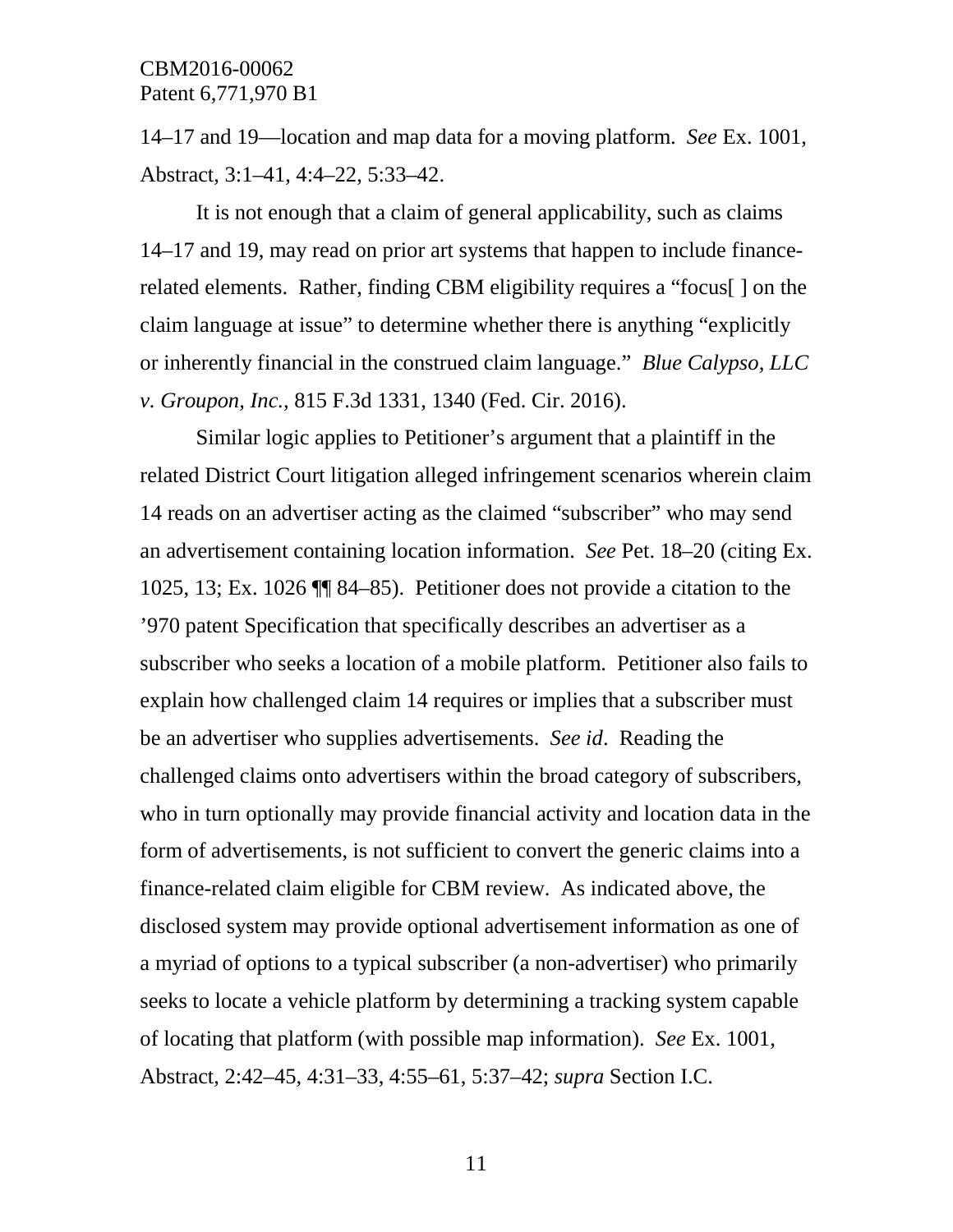Several non-binding Board decisions have determined, under a similar analysis, that patents reciting generic claims that read on what may be described as financial activity disclosed in the patent as part of a general utility system, are not CBM eligible. *See, e.g.*, *Qualtrics, LLC v. OpinionLab, Inc.*, Case CBM2015-00164, slip op. at 5–6 (PTAB Feb. 3, 2016) (Paper 8) (disclosed feedback employed to enhance "marketing" does not convert a patent generically claiming "soliciting feedback" into a CBM patent); *ServiceNow, Inc. v. Hewlett-Packard Co.*, Case CBM2015-00077, slip op. at 5–12 (PTAB Sept. 17, 2015) (Paper 12) (disclosed "online ordering system" and Web services for "currency conversion" does not convert a patent with a generic claim reciting "a system for managing a Web service" into a CBM patent) (citing similar CBM cases); *ServiceNow, Inc. v. BMC Software, Inc.*, Case CBM2015-00107, slip op. at 10–15 (PTAB Sept. 11, 2015) (Paper 12) (in a specification describing a general utility system, reading patent claims reciting "fault analysis" onto a disclosed automatic teller machine does not convert the patent into a CBM patent).

For similar reasons, contrary to Petitioner's related arguments, merely reciting a "subscriber" in the challenged claims at issue here does not invoke CBM status as a financially related activity. *See* Pet. 20 & n.2 (stating that "[a] 'subscriber' includes one who agrees 'to receive and pay for a periodical, service, etc.'"). Petitioner describes a subscriber as *including* a payment requirement and "an advertiser who pays for advertising services," and also "identifies" a related District Court construction "in the event the Board finds that an express construction is necessary." *Id*. at 34 (emphasis added). Petitioner then notes that in the District Court construction, a "subscriber" is "[a] person or company that subscribes to the location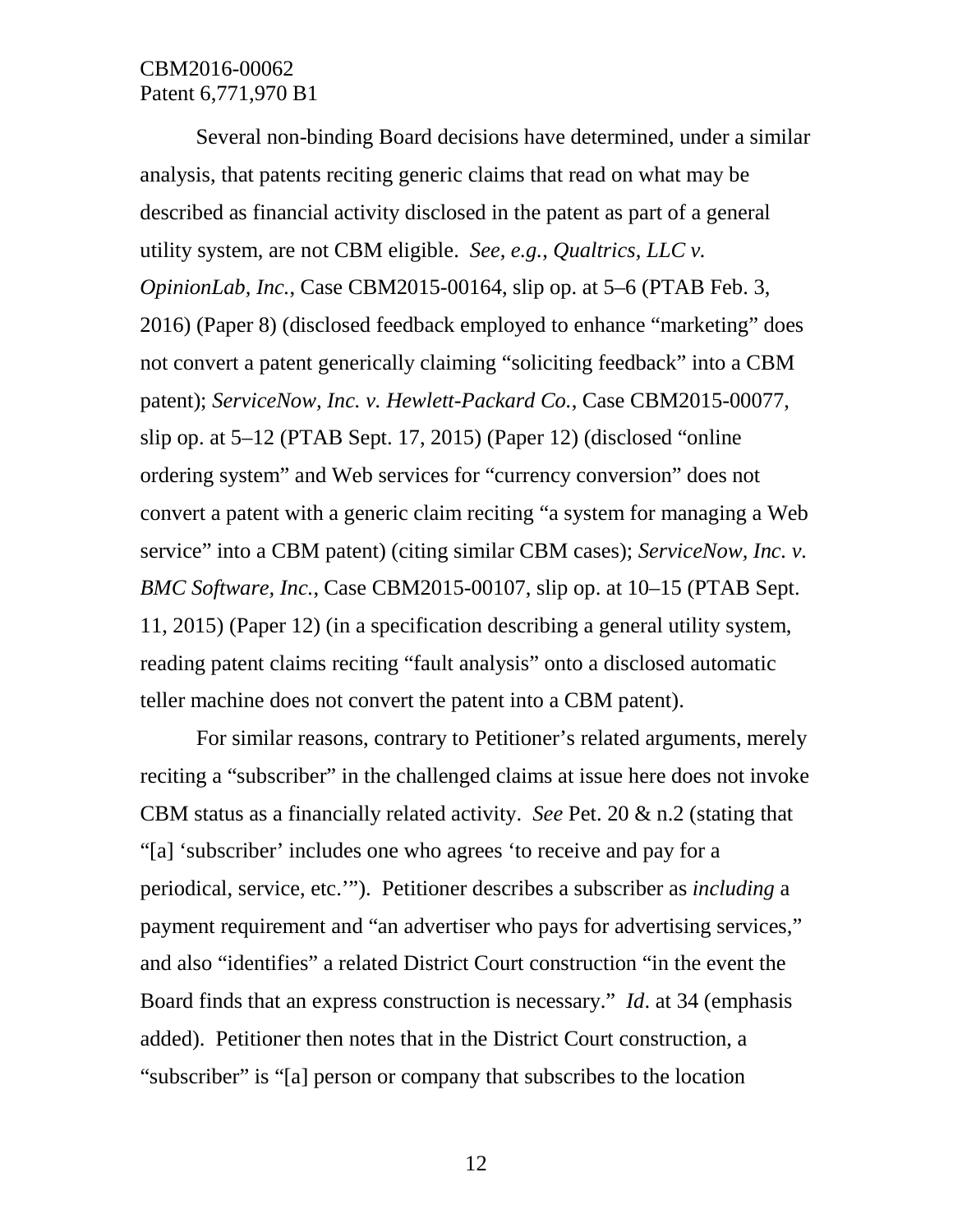determination services." *Id*. This latter construction does not require a payment as a necessary condition of satisfying the challenged claims. *See* Pet. 33. Furthermore, the '970 patent does not specifically describe any money exchange, financial distribution, or financial data exchange as a result of having a subscription or as a result of being a subscriber. Rather, as indicated above, the focus of the disclosed '970 patent system involves providing generic subscribers information concerning "location tracking of mobile platforms" wherein the system chooses from "a plurality of remote tracking systems." *See* Ex. 1001, Abstract.

Petitioner cites to another non-binding CBM Board case as "describing a user interface that allows promotional material to be displayed as incidental or complementary to a financial activity." Pet. 20 (citing *Allscripts Healthcare Solutions, Inc. v. Mymedical Records, Inc*., Case CBM2015-00022, slip. op. at 10–11 (PTAB May 5, 2015) (Paper 10)). Notwithstanding that characterization, the panel in that case also found that "a necessary step in the [disclosed] enrollment process is that the user must enter valid credit card information, thereby completing the sale of the service for providing online access to health records," which the panel tied to specific claim language. *See Allscripts*, slip op. at 11 (tying the disclosure to claim reciting "associating access information . . . to access a server").

Similarly, in other cases cited by Petitioner, the claims specifically recite advertising or other forms of finance-related activity, or at least closely tie financial activity as implied in claim terms to a prominently described aspect of the disclosed invention. *See* Pet. 15 (citing *Google v. Unwired Planet, LLC*, Case CBM 2014-00004, slip op. at 10 (PTAB Apr. 8, 2014) (Paper 8) (Petitioner stating that "the Board found that a claim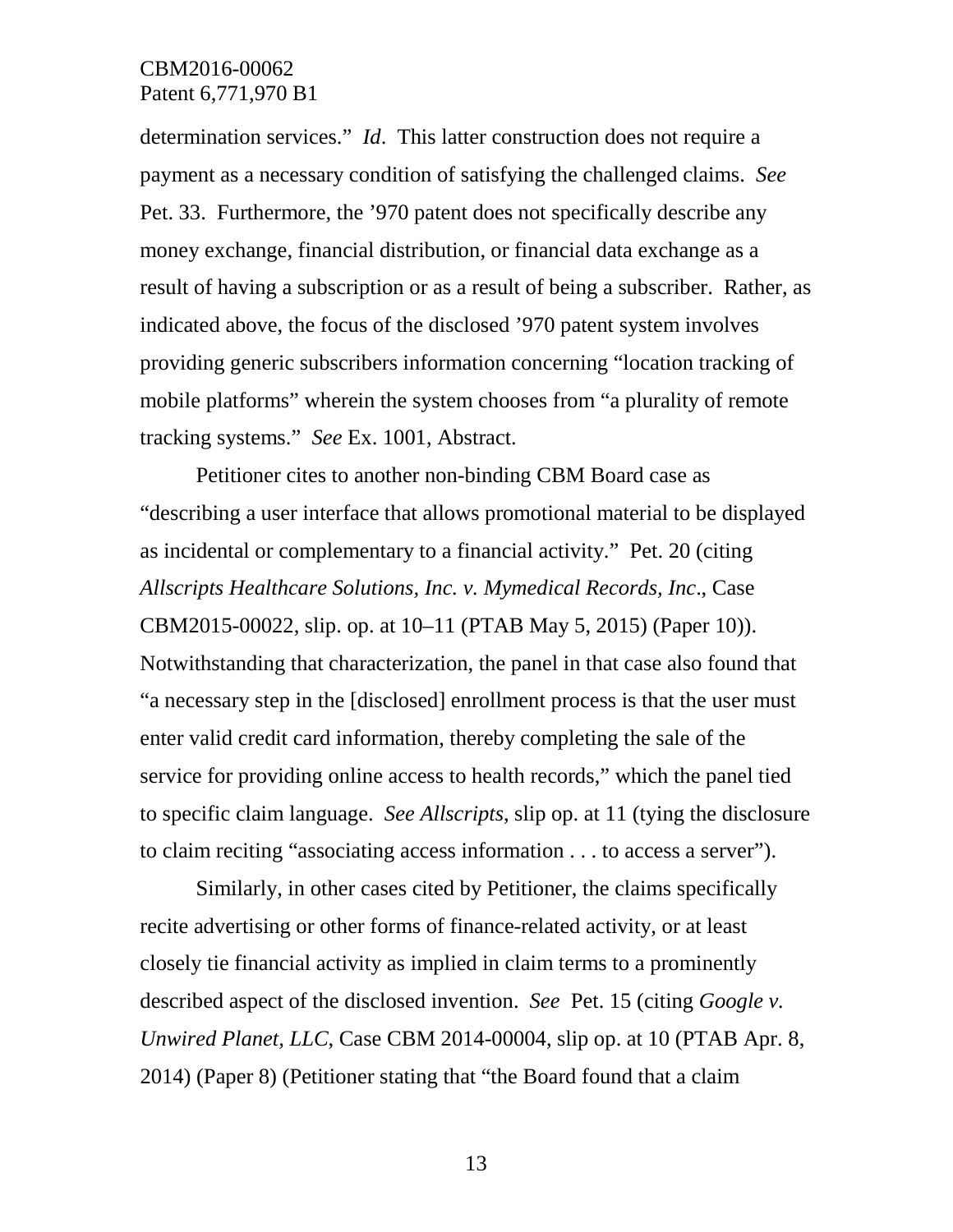directed to a 'method for receiving an advertisement over a mobile network' was CBM eligible")); *id*. at 16 (citing *Google Inc. v. Patrick Zuili*, Case CBM2016-00008, slip op. at 10 (PTAB Apr. 25, 2016) (Paper 18) ("Claim 1 refers to web pages that are associated with merchants. In addition, the specification contains numerous references to advertising and states that an objective of the invention is to 'fairly invoice merchants' by identifying fraudulent click activity.")).

#### *C. Summary*

Petitioner has failed to meet its burden of showing that the '970 patent is eligible for the transitional covered business method patent review program.

## III. CONCLUSION

For the foregoing reasons, we determine that the '970 patent is not a covered business method patent.

## IV. ORDER

In consideration of the foregoing, it is hereby

ORDERED that pursuant to 35 U.S.C. § 324(a), a covered business method patent review is not instituted as to any claim of the '970 patent.

#### PETITIONER:

Christopher Gaspar cgaspar@milbank.com Nathaniel Browand nbrowand@milbank.com Mark Scarsi mscarsi@milbank.com Philip Chen pchen@milbank.com